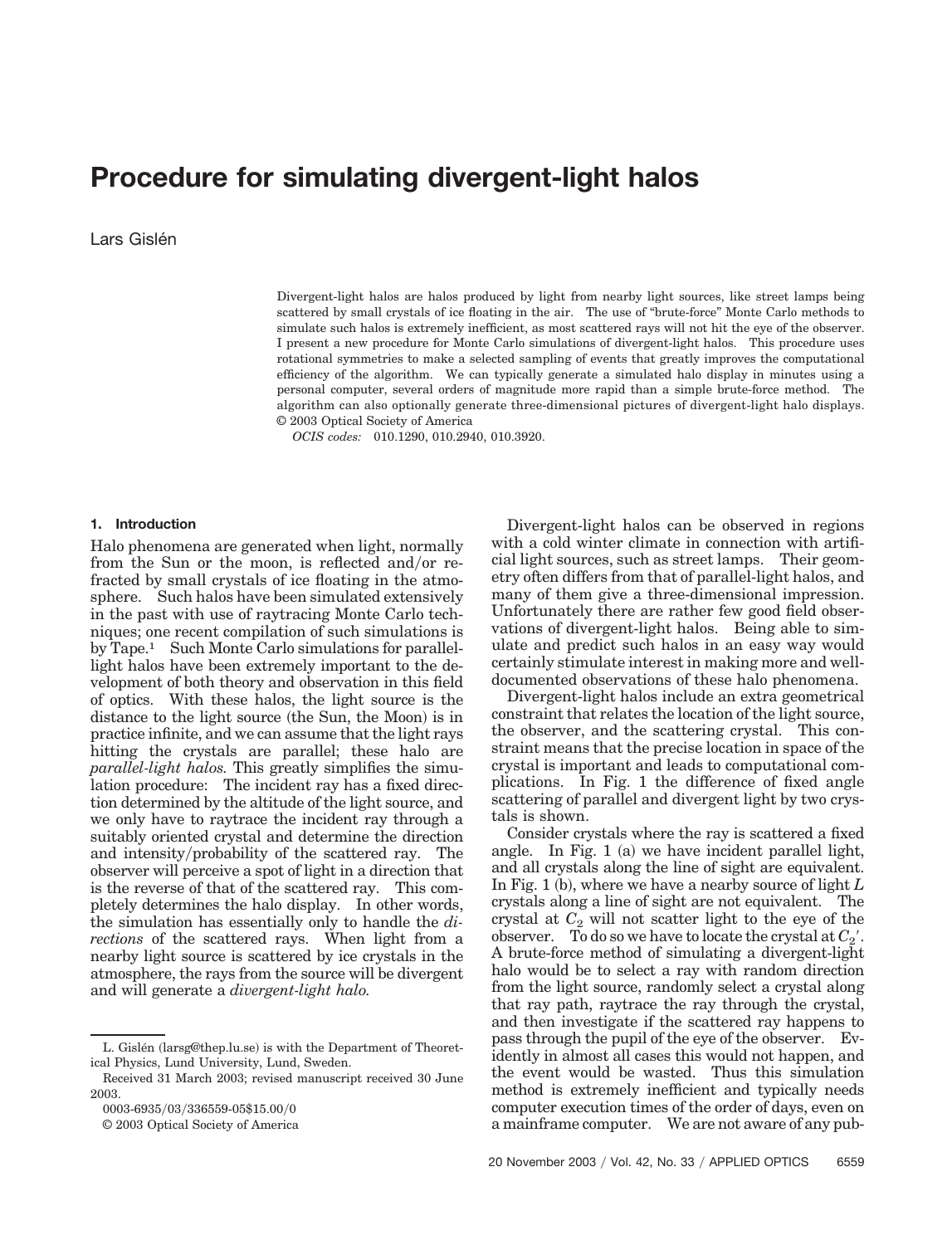

Fig. 1. (a) Fixed angle scattering of parallel light by two crystals. (b) The same scattering for a divergent-light source.

lished results using such brute-force methods. There are a few published attempts to describe divergentlight halos analytically, finding surfaces or regions in space of the crystals that generate specific halo arcs.<sup>2–5</sup>

The simulation algorithm, for which we present the theoretical background below, uses the fact that for almost all types of divergent-light halos there are two rotational symmetries involved. The appearance of the halo will not be affected if we rotate the observer around a vertical axis through the light source (assuming the emission from the light-source to be isotropic). Secondly, we study halos where the crystals are given random rotations around a symmetry axis; in the case of hexagonal ice crystals, this is the axis perpendicular to the hexagonal end faces. We do not treat here the case of Parry-oriented crystals, although they can be included as a special case.) This means that we are free to rotate the crystal and with it the incident and scattered ray around this axis. Exploiting these symmetries makes it possible for the simulation algorithm to select in advance those crystals that are located in space such that a ray scattered by them will hit the eye of the observer. The increase in computational efficiency is quite dramatic; a typical divergent-light halo can be simulated in a matter of minutes with this method. The mathematical background to the new algorithm is developed in Section 2.

## **2. Theory**

We represent the light ray emitted from the source by a vector. The scattered ray is represented by a second vector. The geometrical constraint is that the sum of these vectors has a constant length that is equal to the distance observer–source, which we normalize to 1. Assume that we have an ice crystal with a vertical symmetry axis. We tilt this axis in a mathematically positive direction around the horizontal *x* axis. Further assume that we have gen-



Fig. 2. Coordinate systems.

erated a ray with random direction  $\mathbf{k}_1$  from the source that has been raytraced through the crystal and exits with direction  $\mathbf{k}_2$ . Both of these vectors are unit vectors. The initial and scattered ray can then be represented mathematically by

$$
\begin{aligned} \mathbf{r}_1 &= \mathbf{k}_1 t_1, \quad t_1 > 0, \\ \mathbf{r}_2 &= \mathbf{k}_2 t_2, \quad t_2 > 0, \end{aligned} \tag{1}
$$

where  $t_1$  and  $t_2$  are the *parametric distances*,  $t_1$  being the distance source–crystal,  $t_2$  being the distance crystal–observer, both measured in units of the distance source–observer.

Consider a sphere with unit radius, centered at the origin where we assume the source is located. We imagine two coordinate systems on the sphere, one equatorial  $(\alpha, \delta)$  and one ecliptical  $(\lambda, \beta)$ . The vernal point of the two coordinate systems is on the *x* axis. The tilt can then be represented by the obliquity ε of the ecliptic, the crystal symmetry axis being perpendicular to the ecliptic plane (Fig. 2).

The vector from the source to a point where the scattered ray hits the surface of the sphere is

$$
\mathbf{k} = \mathbf{k}_1 t_1 + \mathbf{k}_2 t_2, \, |\mathbf{k}|^2 = 1. \tag{2}
$$

The hitpoint is assumed to have equatorial coordinates  $(\alpha, \delta)$  given by the relations

$$
k_x = \cos \delta \cos \alpha,
$$
  
\n
$$
k_y = \cos \delta \sin \alpha,
$$
  
\n
$$
k_z = \sin \delta.
$$
 (3)

The hitpoint generally will not coincide with the position of the observer. Assume that the observer sits at  $(0, \delta_0)$ .

We now invoke the two rotational symmetries.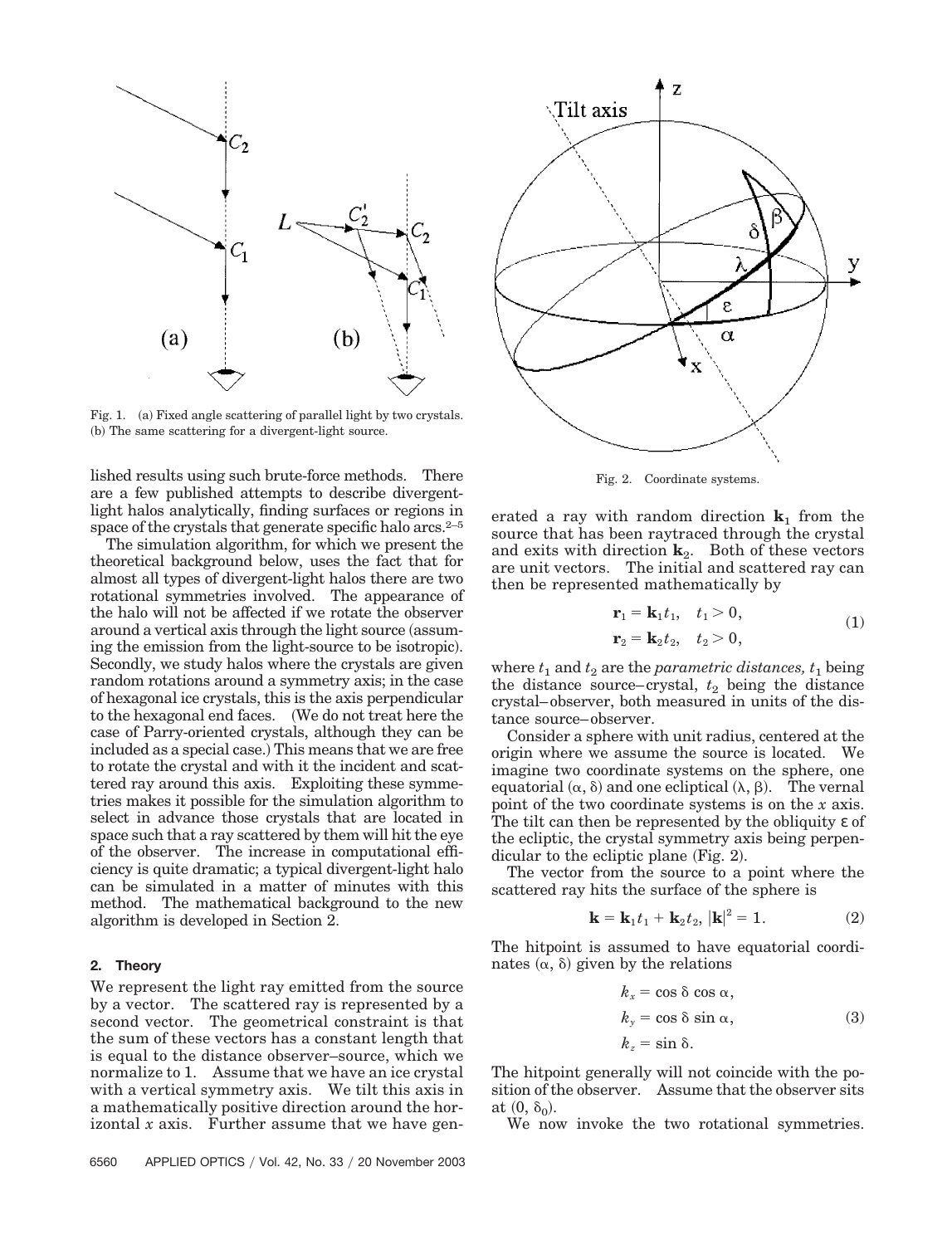We are allowed to perform arbitrary rotations of  $\mathbf{k}_1$ and  $\mathbf{k}_2$  around two axes: a vertical axis and an axis parallel to the crystal symmetry axis, the tilt axis. We will try to determine these rotations and the lengths of the vectors  $\mathbf{r}_1 = \mathbf{k}_1 t_1$  and  $\mathbf{r}_2 = \mathbf{k}_2 t_2$  such that the scattered ray ends up in the eye of the observer. If we rotate the observer around the *z* axis, his latitude will vary in the interval  $\left[\beta_{0,\text{max}},\beta_{0,\text{min}}\right]$ where

$$
\beta_{0,\max} = \min[\delta_0 + \varepsilon, \pi - (\delta_0 + \varepsilon)],
$$
  
\n
$$
\beta_{0,\min} = \max[\delta_0 - \varepsilon, \pi - (\delta_0 - \varepsilon)].
$$
 (4)

When we vary  $t_1$  and  $t_2$ , the hitpoint will trace out a great circle on the sphere as the vectors  $\mathbf{k}_1$  and  $\mathbf{k}_2$ span a plane through the center of the sphere. However, because of the geometrical constraint condition  $|\mathbf{k}|^2 = 1$ ,  $t_1$  and  $t_2$  are not independent, and only part of the great circle will be covered. We have

$$
\mathbf{k}|^{2} = 1
$$
  
=  $(\mathbf{k}_{1}t_{1} + \mathbf{k}_{2}t_{2})^{2}$   
=  $\mathbf{k}_{1}^{2}t_{1}^{2} + 2\mathbf{k}_{1} \cdot \mathbf{k}_{2}t_{1}t_{2} + \mathbf{k}_{2}^{2}t_{2}^{2}$   
=  $t_{1}^{2} + 2\mathbf{k}_{1} \cdot \mathbf{k}_{2}t_{1}t_{2} + t_{2}^{2}$ , (5)

which gives

$$
t_2 = -at_1 \pm [1 - t_1^2(1 - a^2)]^{1/2}
$$
,  $a = \mathbf{k}_1 \cdot \mathbf{k}_2$ . (6)

If  $a \geq 0$  we have only the solution  $t_2 = -at_1 + \lfloor 1$  $t_1^2 (1 - a^2)$ <sup> $1/2$ </sup>. If  $a < 0$  we have for  $t_1 > 1$  both solutions in Eq. (6). Further we have

$$
t_1 \in [0, t_{1,\max}], t_{1,\max} = \begin{cases} 1 & \text{for } a \ge 0\\ 1/(1-a^2)^{1/2} & \text{for } a < 0 \end{cases}
$$
(7)

In the  $t_1$ ,  $t_2$  plane the solution traces out part of a tilted ellipse, centered at the origin and passing through the points  $(0, 1)$  and  $(1, 0)$ . The ellipse degenerates into a straight line for  $a = 1$  (see Fig. 3).

To get a single-valued relation between the variables, we introduce two new quantities  $q_1$  and  $q_2$  by

$$
q_1 = t_1 - t_2, \quad q_2 = t_1 + t_2,\tag{8}
$$

where

$$
q_1 \in [-1, 1]
$$
 and  $q_2 = \left(\frac{2}{1+a} - q_1^2 \frac{1-a}{1+a}\right)^{1/2}$ . (9)

The hitpoint has ecliptic coordinates  $(\lambda, \beta)$  given by

$$
\sin \beta = k_z \cos \epsilon - k_y \sin \epsilon,
$$
  
\n
$$
\cos \beta \sin \lambda = k_z \sin \epsilon + k_y \cos \epsilon,
$$
  
\n
$$
\cos \beta \cos \lambda = k_x.
$$
 (10)

Using Eqs.  $(2)$  and  $(8)$  we have

$$
\mathbf{k} = \frac{1}{2} (\mathbf{k}_1 - \mathbf{k}_2) q_1 + \frac{1}{2} (\mathbf{k}_1 + \mathbf{k}_2) q_2.
$$
 (11)





The endpoints at the great circle are given by insert- $\text{ing } \mathbf{t} = (0, 1) \text{ and } \mathbf{t} = (t_{1, \text{max}}, 0) \text{ corresponding to } \mathbf{q} =$  $(-1, 1)$  and  $q = (1, 1)$ , respectively. Then Eqs.  $(10)$ and (11) will give us a starting value  $\beta_{\text{start}}$  and ending value  $\beta_{end}$  for the latitude of the great circle. If  $\beta$  is a monotonic function of  $\lambda$ , we know that the great circle latitude is confined in the interval  $[\beta_{start}, \beta_{end}]$ . However, if  $\beta$  is not monotonic, there will be an extremal value of  $\beta$  given by

$$
\frac{\mathrm{d}\beta}{\mathrm{d}q_1} = 0.\tag{12}
$$

From Eqs.  $(10)$  and  $(11)$  we have

$$
\sin \beta = \frac{1}{2} \left[ (k_{1z} + k_{2z}) \cos \varepsilon - (k_{1y} + k_{2y}) \sin \varepsilon \right] q_2
$$

$$
+ \frac{1}{2} \left[ (k_{1z} - k_{2z}) \cos \varepsilon - (k_{1y} - k_{2y}) \sin \varepsilon \right] q_1,
$$
(13)

or using Eq.  $(9)$ ,

$$
\sin \beta = A(C - Dq_1^2)^{1/2} + Bq_1 \tag{14}
$$

with

$$
A = \frac{1}{2} [(k_{1z} + k_{2z}) \cos \varepsilon - (k_{1y} + k_{2y}) \sin \varepsilon],
$$
  
\n
$$
B = \frac{1}{2} [(k_{1z} - k_{2z}) \cos \varepsilon - (k_{1y} - k_{2y}) \sin \varepsilon],
$$
  
\n
$$
C = \frac{2}{1+a},
$$
  
\n
$$
D = \frac{1-a}{1+a}.
$$
 (15)

20 November 2003 / Vol. 42, No. 33 / APPLIED OPTICS 6561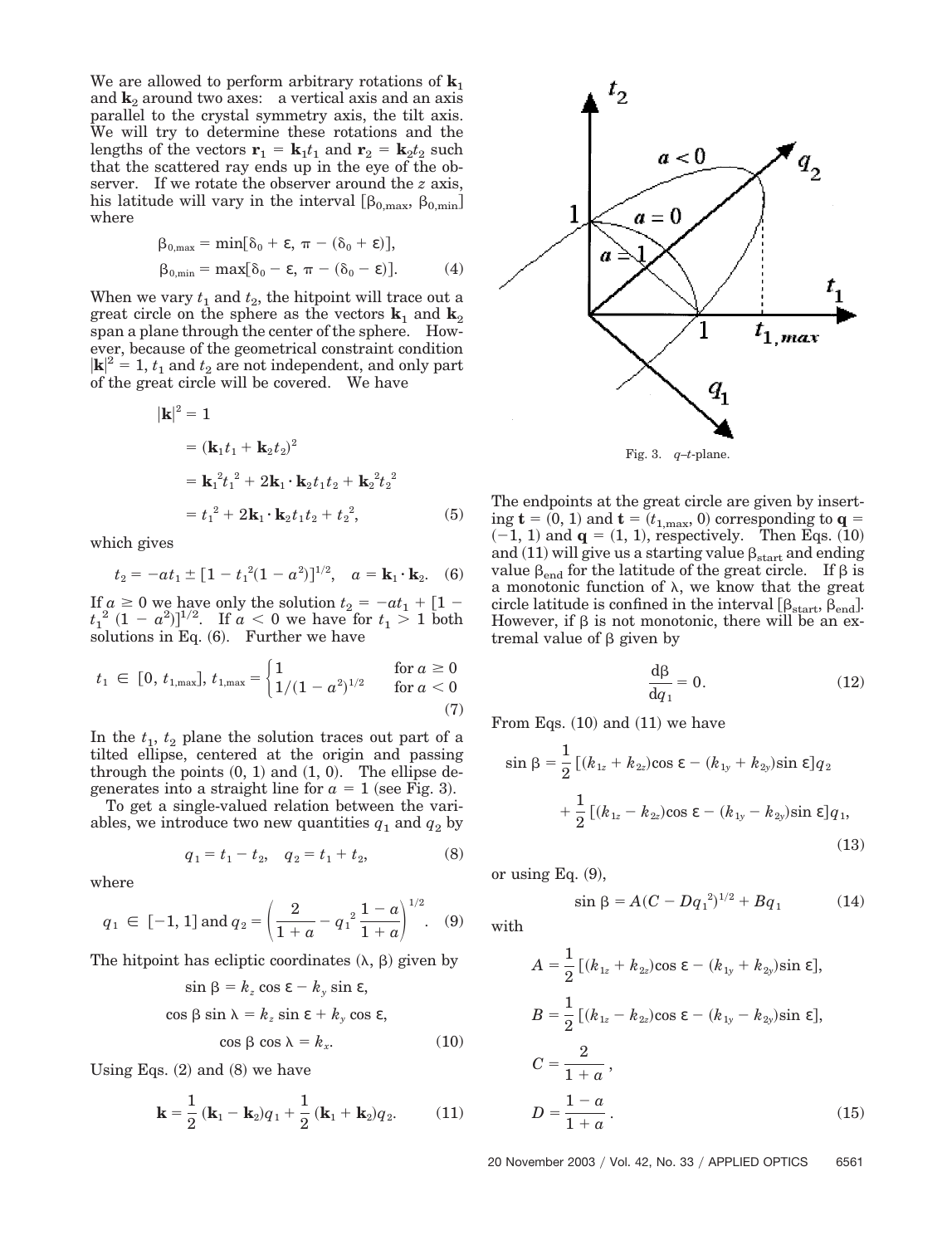Then from Eq. (12) the extremal value of  $\beta$  is realized by

$$
\hat{q}_1 = \pm \left[ \frac{C}{D(1 + A^2 D/B^2)} \right]^{1/2}.
$$
 (16)

There is an extremal value within the allowed part of the great circle if  $|\hat{q}_1| \leq 1$ .  $\hat{q}_1$  has the same sign as AB. From Eq. (14) we get the extremal value in latitude  $\hat{\beta} = \beta(\hat{q}_1)$ . Then the interval in latitude in which the hitpoint can vary will be the largest of the intervals  $[\hat{\beta}, \hat{\beta}_{\text{start}}]$  and  $[\hat{\beta}, \hat{\beta}_{\text{end}}]$ .

We now find the intersection set  $\Omega_{\beta}$  between the intervals of the latitude of the observer and the latitudes of the great circle. This can, in the nonmonotonic case, result in two disjoint intervals of  $\beta$ . If the intersection is zero, it is not possible to make the hitpoint coincide with the observer. Finding this intersection and implementing it in program code is an involved process. The intersection region in latitude  $\beta$  will correspond to a certain region,

$$
\Omega_q = \{q_1; \beta(q_1) \in \Omega_\beta\},\tag{17}
$$

possibly disjoint, in  $q_1$ . The equation for solving  $q_1$  as a function of  $\beta$  is Eq. (12), with solution

$$
q_1 = \frac{B \sin \beta}{A^2 D + B^2} \pm \left[ \frac{B^2 \sin^2 \beta}{(A^2 D + B^2)^2} + \frac{A^2 C - \sin^2 \beta}{A^2 D + B^2} \right]^{1/2},
$$
  
\n
$$
|q_1| \le 1. \quad (18)
$$

If there is an extremum latitude within the allowed part of the great circle, there will be two solutions; otherwise, only one. We have to check the validity of the solutions by inserting them back in Eq.  $(14)$ .

We now want to select a scattering crystal anywhere in space along the line

$$
\mathbf{r} = \mathbf{k}_1 t_1, \qquad t_1 \in [0, t_{1, \text{max}}], \tag{19}
$$

and such that  $q_1$  belongs to the allowed region  $\Omega_{q}$ . However, we have a problem because the relation between  $q_1$  and  $t_1$  is not single valued for  $\mathbf{k}_1 \cdot \mathbf{k}_2 = a$ 0. If we trace the possible corresponding regions in  $t_1$ , we get something quite complicated. We avoid this problem by using a single-valued variable  $t_1$ <sup>'</sup> such that  $(Fig. 4)$ 

$$
t_1' = \begin{cases} t_1 & \text{for } q_1 \in [-1, Q] \\ 2t_{1, \max} - t_1 & \text{for } q_1 \in [Q, 1], \end{cases} \tag{20}
$$

where

$$
Q = q_1(t_{1,\max}) = \begin{cases} 1 & \text{for } a \ge 0, \\ \left(\frac{1+a}{1-a}\right)^{1/2} & \text{for } a < 0. \end{cases}
$$
 (21)

This will fold out the region  $t_1$   $\in$   $[1, t_{1,\mathrm{max}}]$  and remove the ambiguity. The region  $\Omega_q$  will now map one to one on a region

$$
\Omega_t = \{ t_1'; \, q_1(t_1') \in \Omega_q \}. \tag{22}
$$

6562 APPLIED OPTICS Vol. 42, No. 33 20 November 2003



We generate a uniform random number  $t'$  in  $\Omega_t$ . Actually, the probability should be proportional to the square of the distance of the crystal from the origin, the number of crystals in a spherical shell being proportional to the square of this distance, but as the irradiance of the crystal is inversely proportional to the square of the same distance, we can combine the two and generate numbers uniformly, which is a great simplification.  $t'$  will correspond to a unique point **q** in the *q* plane. This will in turn by Eqs.  $(10)$ and (11) correspond to a unique hitpoint  $(\lambda, \beta)$ .

We now find a rotation  $\alpha$  of the observer around the *z* axis and a rotation  $\Lambda$  around the tilt axis such that the hitpoint coincides with the observer. The observer will then have equatorial coordinates  $(\alpha, \delta_0)$ , and the hitpoint will have ecliptic coordinates ( $\lambda + \Lambda$ ,  $\beta$ ). The condition is that these points coincide. Using wellknown relations between an equatorial and an ecliptic system<sup>6</sup> we have the equations:

 $\sin \beta = \sin \delta_0 \cos \epsilon - \cos \delta_0 \sin \alpha \sin \epsilon$ ,

 $\cos \beta \sin(\lambda + \Lambda) = \sin \delta_0 \sin \varepsilon + \cos \delta_0 \sin \alpha \cos \varepsilon,$ 

$$
\cos \beta \cos(\lambda + \Lambda) = \cos \delta_0 \cos \alpha. \tag{23}
$$

We can solve for sin  $\alpha$  from the first of these equations, where it is now possible to choose randomly between two possible values for the angle,  $\alpha_1$  and  $\alpha_2 = \pi - \alpha_1$ . Inserting the chosen value in the remaining equations gives a corresponding rotation angle  $\Lambda$ .

Finally we perform two rotations on  $\mathbf{k}_2$ , the direction of the scattered ray: first, a rotation  $\Lambda$  around the tilt axis, then a rotation  $-\alpha$  around the *z* axis. The rotated vector will be the direction of a scattered ray that hits the observer.